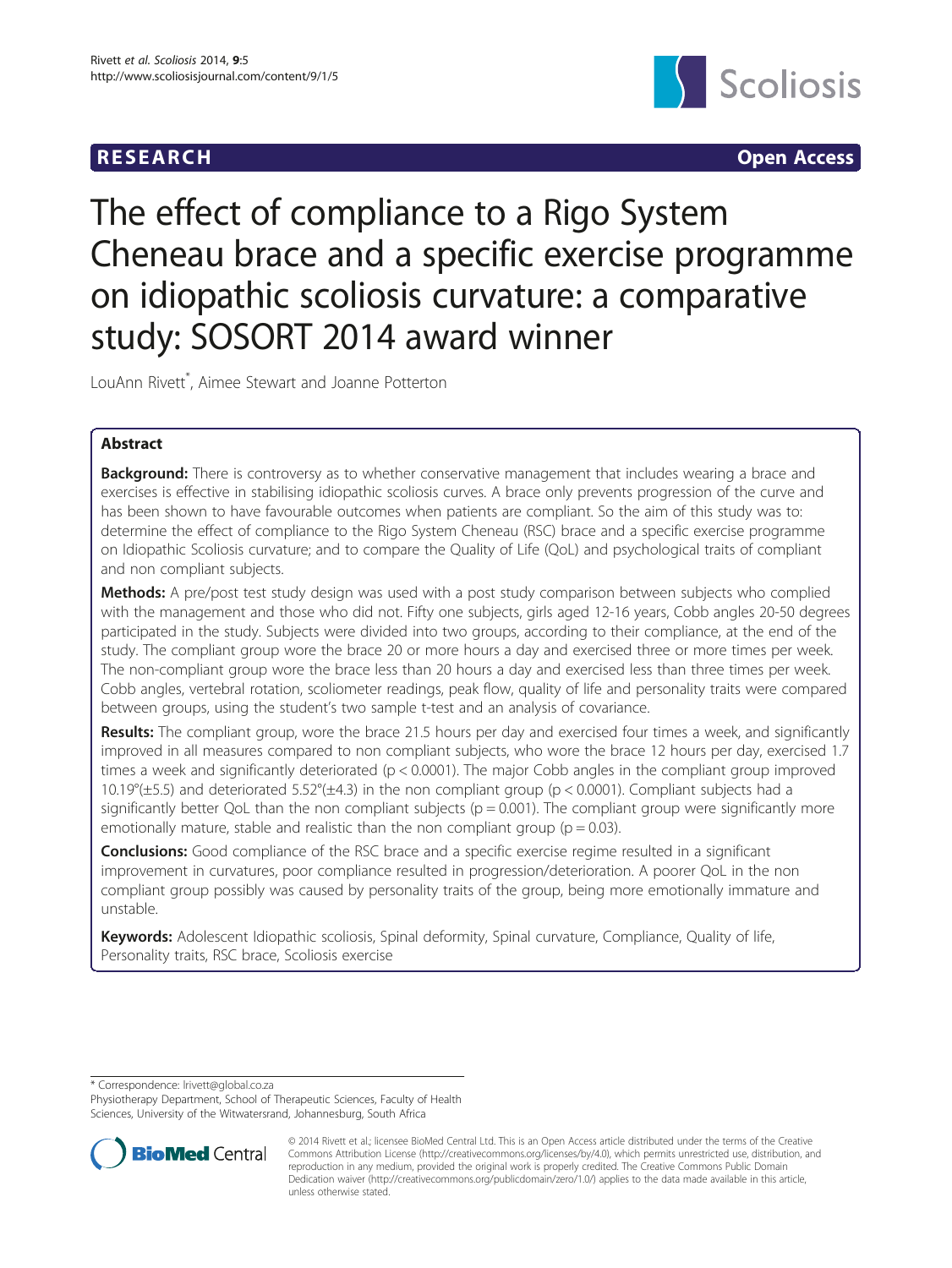# Introduction

The cause of spinal deformity is a problematic developmental process, the outcome of which can be altered with appropriate intervention and there is some evidence that scoliosis is reversible [\[1-3](#page-11-0)]. Opinions vary about the efficiency of conservative treatment of scoliosis [\[4,5](#page-11-0)] with the efficiency of bracing continuing to be questioned [\[6](#page-11-0)-[8](#page-11-0)]. The differences in the results of conservative treatment occur because of: a lack of standardisation of protocols and data analysis, a lack of reliable information about the natural history of untreated scoliosis [\[9\]](#page-11-0); as well as variations in brace type and lack of standardisation of application [[10](#page-11-0)]. There are still many unknowns about brace treatment, which are required to determine its effectiveness [[8](#page-11-0)] for example: the number of hours a day the brace should be worn to achieve optimum results [\[11](#page-11-0)]; what is the best weaning protocol and when weaning should start [\[8,12](#page-11-0)]; and how much "in brace" correction is needed to obtain good results. The primary aim of conservative scoliosis management is to stop curvature progression [\[5,8,13-15](#page-11-0)] and thus to avoid surgery [\[16](#page-11-0)]. Other important aims are the improvement of pulmonary function, treatment of pain, improvement of the aesthetic appearance [\[17,18](#page-11-0)], postural balance and reduction of psychological distress.

High correction bracing has been shown to have favourable outcomes when the patient is compliant [[5,14,19-22](#page-11-0)]. Wearing the brace for 23 hours a day is significantly more successful than wearing the brace for between eight and 16 hours per day [\[10\]](#page-11-0). Longer hours of brace wear are associated with greater benefit [\[23\]](#page-11-0). Compliance and primary in- brace correction are the two most important variables associated with good brace outcomes [\[5,24,25\]](#page-11-0).

There are differences of opinions as to whether exercise alone is a useful intervention for AIS [[26-28\]](#page-11-0). Exercise has been shown to improve signs and symptoms of scoliosis without surgery [[1](#page-11-0),[2](#page-11-0),[5,27,29](#page-11-0),[30](#page-11-0)] by maintaining the flexibility of the spine, which is important for rigid curves that progress rapidly. In a comprehensive systematic review of the literature, Negrini et al. [\[31\]](#page-11-0), found that exercise reduces the curve progression rate and reduces brace prescription, with very specific exercises decreasing the progression of scoliosis to the point where a brace is not required [[31](#page-11-0)]. Non-specific exercises are not effective in treating AIS [\[32\]](#page-11-0). The only randomised controlled trial (RCT) on exercise in AIS included 80 subjects,  $15$  ( $\pm 4$ ) years of age, with a  $24^{\circ}$  ( $\pm 12^{\circ}$ ) Cobb angle. After six months of treatment, including gymnastic exercises, postural training and auto-correction, the Cobb angle in the exercise group improved 15°. Noteworthy here is that the mean Cobb angle was not large enough to brace and the study included only six months of treatment [[33\]](#page-11-0). There is therefore very little evidence showing that conservative management on 25-50° curves improves Cobb angles.

The diagnosis and treatment of AIS can have significant psychological consequences for affected individuals [\[34\]](#page-11-0) as the diagnosis of AIS comes at a time when concerns with appearance and bodily function are at their peak [\[4](#page-11-0)]. The impact of scoliosis is particularly marked if a brace is indicated as bracing for IS is a stressful experience [\[34,35](#page-11-0)] with psychological issues being blamed for the lack of compliance to wearing a brace [[4,36](#page-11-0)]. Scoliosis is thus seen as a risk factor for impairment of quality of life (QoL) in adolescents [\[34,37](#page-11-0)].

Brace treatment can negatively affect health related quality of life (HRQoL) in scoliotic patients [\[38](#page-11-0)]. The SOSORT 2005 consensus paper, reported that only 1,48 percent of scoliosis studies included a measure of HRQoL [[18](#page-11-0)]. Several reviews of the literature show that bracing does not affect the HRQoL in scoliotics [[39](#page-11-0)] however some show that it does [[34,40\]](#page-11-0). The Brace Questionnaire (BrQ) was designed to test HRQoL in brace treated scoliosis patients [\[38\]](#page-11-0) and its use shows that by the end of conservative management, HRQoL deteriorates [\[41\]](#page-11-0). One possible explanation is the stress reported during conservative treatment with an orthotic device [[35](#page-11-0)]. The impact of the brace on the self and body image is the main contributing factor to the stress [\[38\]](#page-11-0). Continuous monitoring of stress levels allows the possibility of modifying treatment in order to maintain good compliance [[42](#page-11-0)].

Factors affecting compliance need to be identified. Poor compliance with wearing a brace is associated with poor QoL [\[43\]](#page-11-0), which may relate to psychosocial coping mechanisms. Different personalities respond differently to a given situation [[44\]](#page-11-0). Personality is the integrated and dynamic organisation of the individual's psychic, social, moral and physical characteristics, as it obtains expression in the person's interaction with the environment and with other people [\[45\]](#page-11-0). Carl Jung believed that personality traits were inborn, inherited genetically determined [[46](#page-11-0)]. The High School Personality Questionnaire (HSPQ)(for ages 12-18 years) and the Sixteen Personality Factor Questionnaire (16PF)(for 18 years and older) give a valid and reliable picture of personality [\[47\]](#page-11-0). The HSPQ can be used to identify individuals with emotional and behavioural problems, to understand individuals and their problems better, to predict future school achievement, to promote pupils'self-knowledge and to monitor personality growth [\[47\]](#page-11-0). The 14 personality traits have been shown to be good predictors of social, clinical, occupational and school behaviour [\[47,48\]](#page-11-0). See Table [1](#page-2-0) below. The HSPQ and 16PF have been translated into over 35 languages and may be used by psychologists to predict the effectiveness of any therapeutic treatment.

Long term studies on conservative therapies to stabilise or reverse scoliosis are required, before it progresses to lifelong difficulties. The aim of this study was to: determine the effect of compliance to the Rigo System Cheneau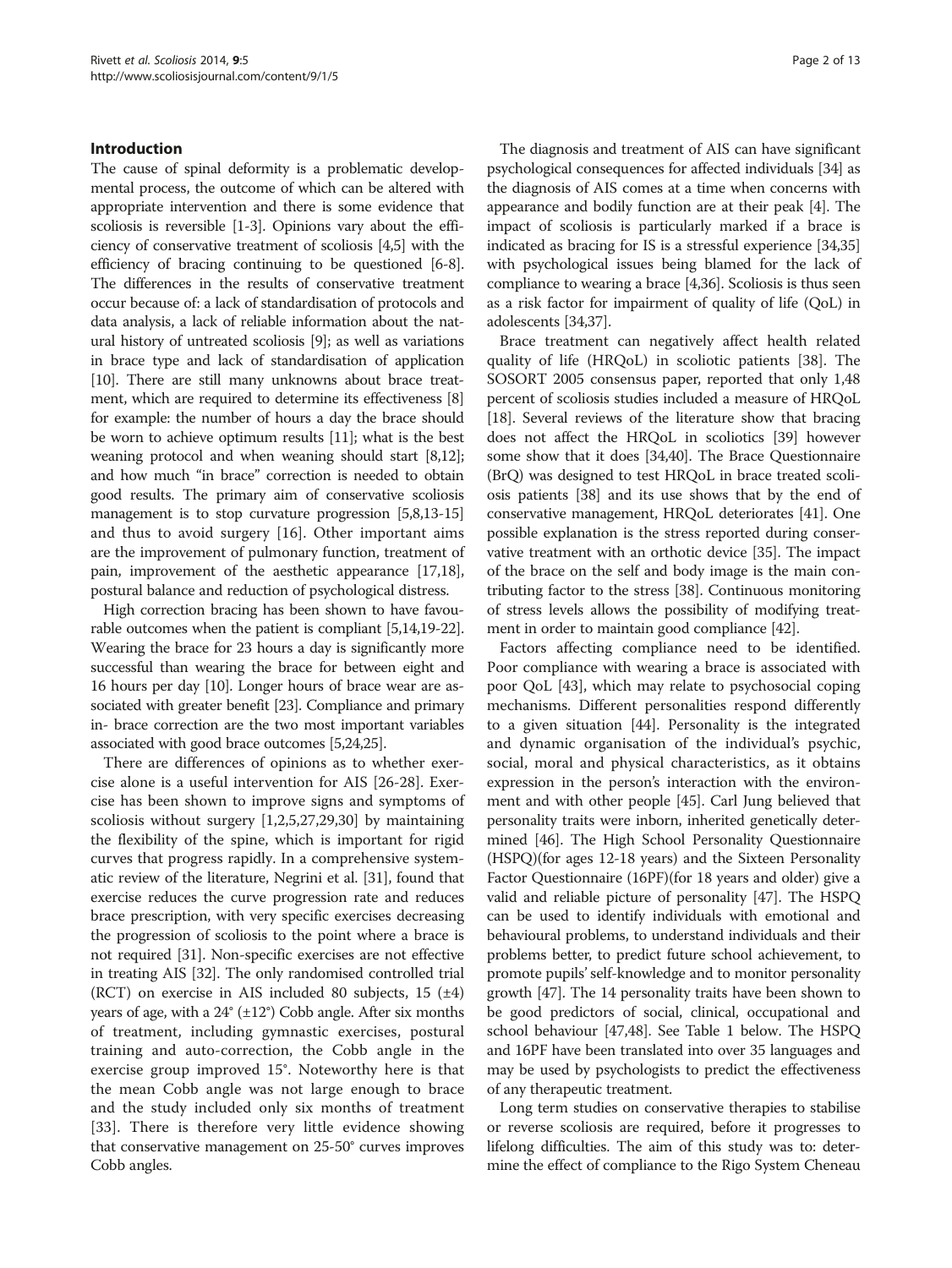|                | Factor Low score description                       | Standard ten score (Sten) average |    |                | High score description |    |   |   |    |    |                                                                     |
|----------------|----------------------------------------------------|-----------------------------------|----|----------------|------------------------|----|---|---|----|----|---------------------------------------------------------------------|
|                |                                                    |                                   |    |                |                        | 6  |   | 8 | 9  | 10 |                                                                     |
| A              | Critical, reserved, cool                           |                                   |    |                |                        |    |   |   |    |    | Warm, soft-hearted, participating, outgoing                         |
| B              | Dull, less intelligent, concreteness               |                                   |    |                |                        |    |   |   |    |    | More intelligent, bright, abstract, thinking                        |
| C              | Emotionally immature, unstable                     |                                   |    |                |                        |    |   |   |    |    | Emotionally mature, stable, realistic                               |
| D              | Deliberate, stodgy, placid, phlegmatic temperament |                                   |    |                |                        |    |   |   |    |    | Unrestrained, nervous, excitability                                 |
| E              | Obedient, mild, dependant                          |                                   |    |                |                        |    |   |   |    |    | Assertive, aggressive, rebellious, dominance                        |
| F              | Sober, silent, serious                             |                                   |    |                |                        |    |   |   |    |    | Happy-go-lucky, enthusiastic                                        |
| G              | Casual, quitting, undependable, opportunistic      |                                   |    |                |                        |    |   |   |    |    | Conscientious, preserving                                           |
| Н              | Timid, threat-sensitive, shy                       |                                   |    |                |                        |    |   |   |    |    | Venturesome, thick-skinned, social boldness                         |
|                | Practical, tough-minded                            |                                   |    |                |                        |    |   |   |    |    | Tender minded, sensitive, protected,                                |
| J              | Vigorous, goes readily with group, zestfulness     |                                   |    |                |                        |    |   |   |    |    | Individualistic, obstructive, reflective                            |
| O              | Secure, resilient, confident                       |                                   |    |                |                        |    |   |   |    |    | Discouraged, worrying, self-reproaching, prone<br>to quilt feelings |
| $Q^2$          | Group follower, values social approval             |                                   |    |                |                        |    |   |   |    |    | Make own decisions, resourceful, self sufficiency                   |
| $Q^3$          | Careless, ignores standards, lax                   |                                   |    |                |                        |    |   |   |    |    | Self-controlled, self-respecting                                    |
| O <sup>4</sup> | Relaxed, composed                                  | $\mathcal{L}$                     | -3 | $\overline{4}$ | 5                      | -6 | 7 | 8 | -9 | 10 | Tense, driven, irritable                                            |

<span id="page-2-0"></span>Table 1 Fourteen primary factors of the high school personality questionnaire

(RSC) brace and a specific exercise programme on IS curvature; and to compare the quality of life (QoL) and psychological traits of compliant and non- compliant subjects.

# Methods

#### Study design and subjects

A pre test/post test study design was used with a post study comparison between subjects who complied with the management and those who did not. Ethical clearance was obtained from the Committee for Research on Human Subjects at the University of the Witwatersrand, (M060702). Subjects gave assent and parents signed informed consent before participating in the study.

Subjects were drawn from a private physiotherapy practice in, Johannesburg, South Africa. The inclusion criteria were: presence of idiopathic scoliosis, girls between the ages of 12 –16, Cobb angle between 20-50 degrees and no prior treatment. Exclusion Criteria were: other types of scoliosis, curves greater than 50 degrees, subjects who had previous surgery for scoliosis and previous treatment. Subjects were divided into two groups according to their compliance, which was recorded in their diaries after the brace and exercise interventions were complete and when weaning out of the brace had begun. The compliant group was defined as those subjects who wore the brace 20-23 hours a day and exercised three or more times per week. The non-compliant group was those subjects who wore the brace less than 20 hours a day and exercised less than three times per week. The study was terminated the day the subjects started weaning out of the brace. Weaning occurred when skeletal maturity was reached, that is, as close to Risser 5 as possible and subject's height measurements had been static for at least six months.

Of primary interest was the change in Cobb angle and the power calculations were done for this parameter. A sample of 13 subjects per group had 90% power to detect a clinically relevant difference of 7% change in Cobb angle between the groups at a 0.05 level of significance. A standard deviation of 5.12 degrees was calculated from a pilot study using a two group t-test. A mean change of 11.75 degrees was found in the worst curves in the pilot study. nQuery 6.0 software was used to determine the sample size.

#### Measurement devices

All measurements analyzed and presented in this study were taken and recorded by the research assistant, a prosthotist, who was blinded to the inclusion criteria and the first author's definition of compliance. At baseline the following standardised measurements were taken: X–Rays, scoliometer readings, height, weight and peak flow.

X-Rays (with the subjects barefoot) were done pre-test (in and out the brace), at six weeks of wearing the brace 23 hours a day (in the brace) and then every six months (in and out the brace) until the day the subject started weaning out of the brace The last X-ray taken, before weaning was started, was taken after the subject had been out the brace for four hours. The research assistant saw the subjects after each X-ray and every 6-8 weeks for a brace check during the treatment period. All X-Rays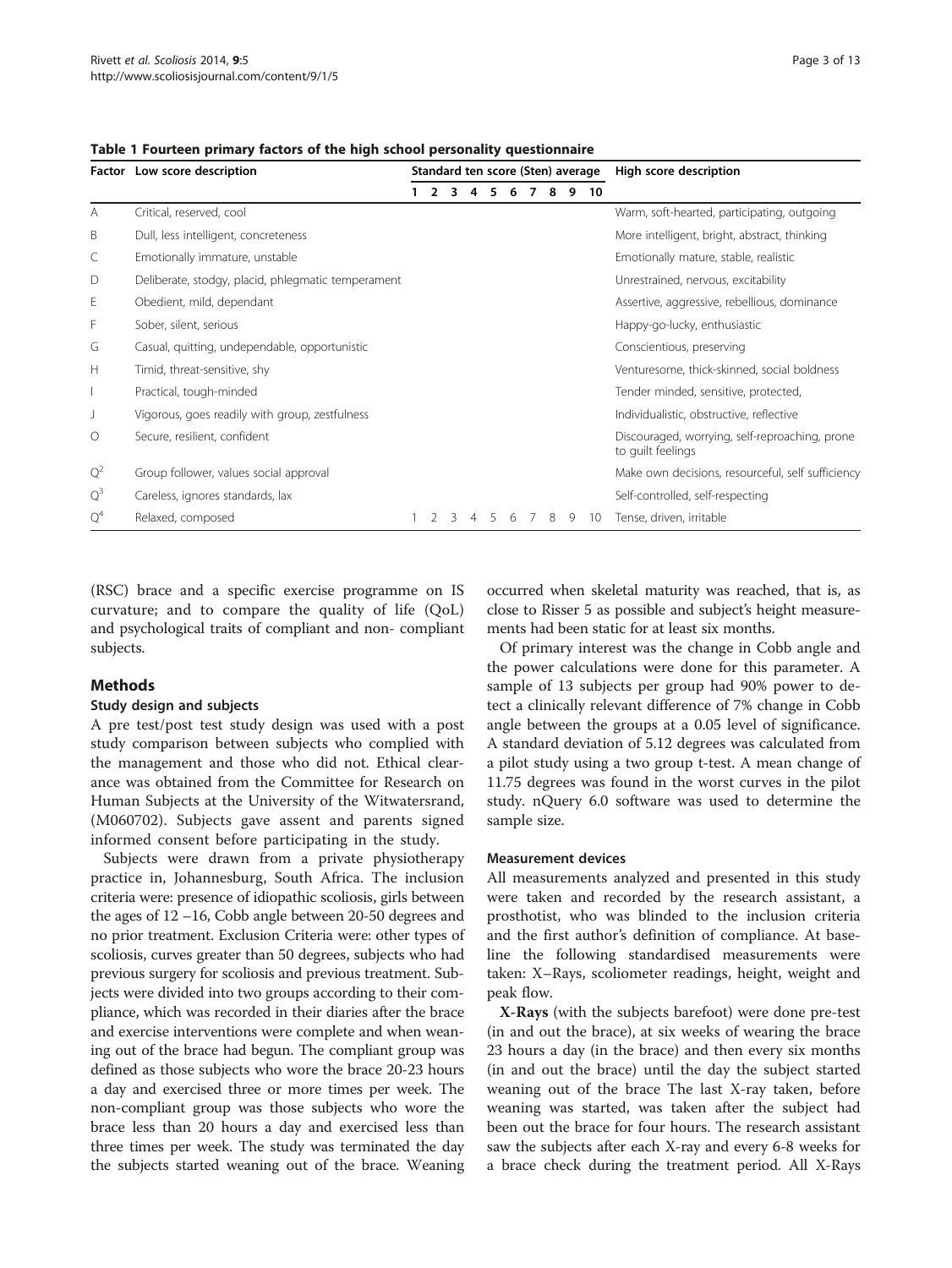were taken at the same radiology department, and at the same time of day. X-rays at pre-test and final X-ray before weaning included:

Three foot PA(Posterior Anterior), (C2 to S2) view, in standing, shielding the pelvis and exposing iliac crests for Risser sign and three foot sagittal view, C2 to S2.

X-rays done every six months only included a PA view. Measurements off the X-rays included: Cobb angle measurement; kyphotic (taken T4 to T12) and lordotic angles (taken L1 to L5); rotation of apical vertebrae (most translated and rotated vertebra) measured by the Pedriolle method (degrees) and Risser sign (bone age, seen at the iliac crest, measured 1 to 5). The Risser sign at the end of the study was confirmed on X-ray with a coned anterior posterior (more reliable than PA) view of the iliac crests [\[49](#page-11-0)].

Scoliometer readings, angle of trunk rotation (ATR) in degrees, were taken pre-test, at six weeks, thereafter every four months and just before weaning, by the research assistant. The first author also took scoliometer readings at each visit of the patient for monitoring purposes with the OSI Scoliometer (Orthopaedic System Incorporated, USA), which measures the degree of rotation of deformity of the trunk [[50](#page-11-0)]. A change of three degrees or more indicates possible progression, two degrees or less indicates a variation in posture. Subjects sat on the same stool for all these measurements facing the assessor.

Height and weight were measured at the same intervals as above. First appointment and follow-up assessments were scheduled at the same time of day, so that height readings were as accurate as possible.

Peak flow (ml/s) were taken in high sitting on the same chair as above using the Mini-Wright Peak Flow meter held in the dominant hand. The subject blew three times into the meter, with a 30 second break between blows. The best result was taken and recorded in ml/s [\[51\]](#page-11-0).

The first author assessed the subjects at baseline both subjectively and objectively for the purposes of implementing the management programme. The treatment aims in the management programme included:

- Auto-correction of the spine in a three dimensional plane, including restoration of sagittal profile
- Auto-elongation
- Deflection- Correction of body parts in the frontal plane
- Derotation- Better alignment of spine in frontal and sagittal plane
- Stabilising the corrected posture
- Ergonomy- training in active daily living, taught in sitting, standing postures
- Respiratory function and education
- Patient and family education on scoliosis theory that included:
	- decreasing curve progression, improving cosmesis, decreasing functional limitations, coping with treatment and deformity and psychological support.

Other aims were to improve: Coordination; equilibrium; general motor capacity; muscle endurance and strength; neuromotor control of spine and to correct side shift of the pelvis, if the pelvis was translated and to achieve stability- alignment around the sacrum, pelvis and hip joints.

# Procedure

The exercise home programme designed by the first author was given to all subjects. The principles of the home programme were explained ie. elongation, breathing, frontal and sagittal alignment. Subjects were to do the exercises 4-5 days a week, for 20-25 minutes, and to wear the brace 23 hours per day. Exercises included alignment of the spine in weight bearing postures, standing (pelvis was shifted to under the transitional point of the curvature), sitting, bridging, four point kneeling, core stability, and de-rotation techniques. Breathing exercises were done with all exercises.

A description of the exercises and a picture of their curve, (for subjects to see how to correct the curve) was included in a file which the subjects kept and brought with them each time they came to physiotherapy. Included in the file was a diary that had to be completed daily including what exercises they did and the number of hours they wore their brace. The diaries were checked at each visit by the first author and once a week by their parents. Diary contents were validated with the parents. Subjects could take the brace off for bathing and exercising, and once a week for three hours when they were going to a function.

The subject's parents/guardians were asked to photograph the subject in a bathing costume front, back and sagittal view as a record of cosmetic improvements. The first author saw the subject after the first two weeks, checked the execution of the exercises and prescribed more exercises, as appropriate. Brace wearing difficulties were addressed and subjects taught how to sit and lie in the brace.

Thereafter subjects were reassessed by the first author once a month- when the exercises, the hours of brace wearing, comfort and fit, and the number of exercise sessions done, were checked and adjusted. If subjects were not compliant, the consequences of non- compliance were explained to them.

The English version of the Quality of Life Questionnaire, BrQ [[52](#page-12-0)], was administered by the first author, after a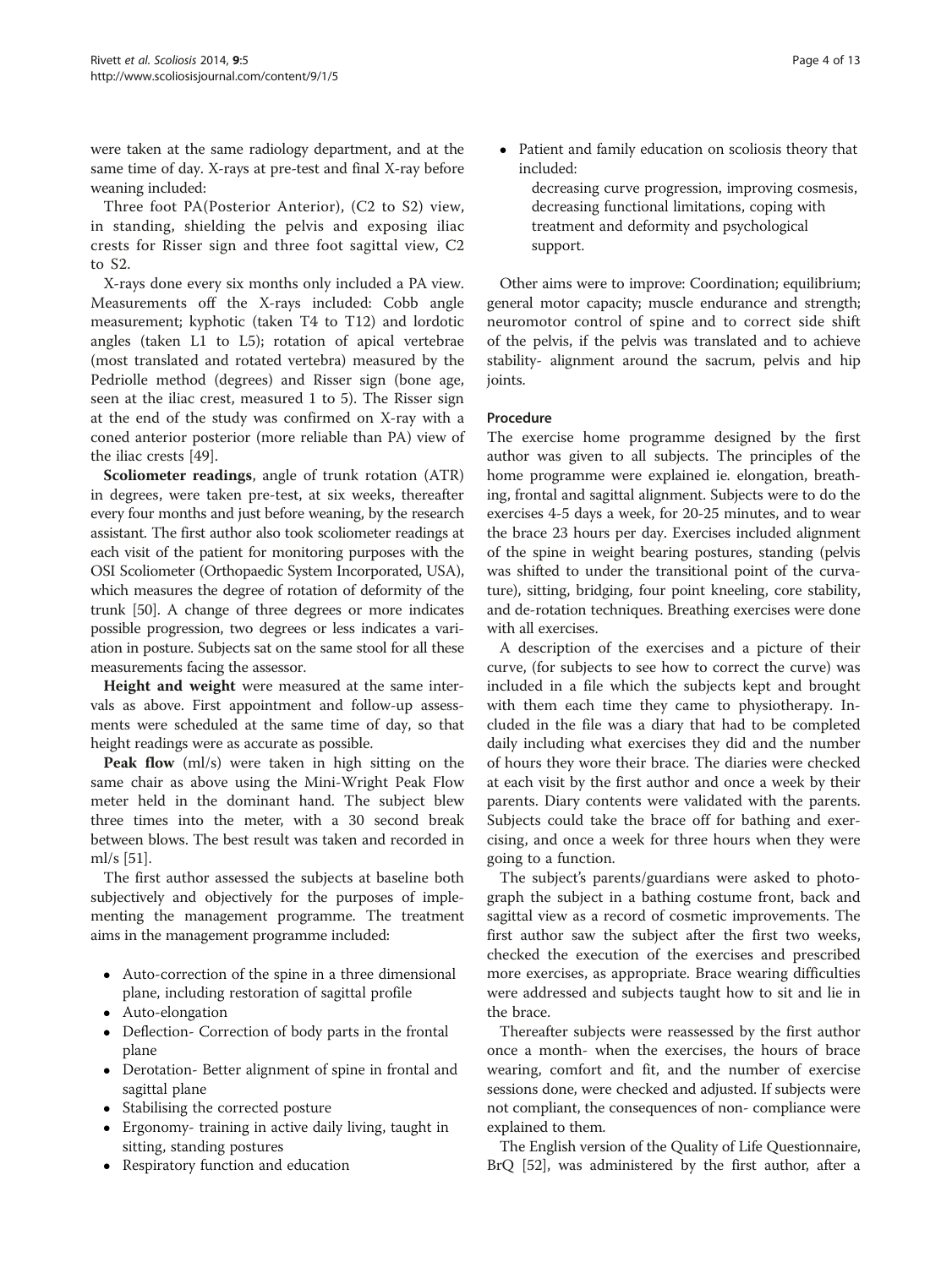Table 2 Curve types in the study  $(n = 47)$ 

| Curve type              | Description of<br>curve type                                                                                                       | Number of<br>subjects                                                        |
|-------------------------|------------------------------------------------------------------------------------------------------------------------------------|------------------------------------------------------------------------------|
| Double major<br>curves  | Two Cobb angles: one in<br>thoracic area (T) and one in<br>lumbar (L) or thoracolumbar<br>(TL) region. Similar Cobb<br>angle size. | 31 (22 were<br>thoracic and lumbar:<br>9 were thoracic<br>and thoracolumbar) |
|                         | $(T + L)$ or $(T + TL)$                                                                                                            |                                                                              |
| Thoracic curves         | Main curve, apical vertebra<br>in thoracic region. There<br>could be a minor (smaller)<br>lumbar curve.                            | 13                                                                           |
| Thoracolumbar<br>curves | A single curve, apical<br>vertebra at the thoracolumbar<br>junction, T12 or L1.                                                    | Β                                                                            |
|                         | Total                                                                                                                              | 47                                                                           |

minimum of one year of wearing the brace. The answer sheets were scored, domain subscores calculated and a total BrQ score obtained. A paedriatic psychologist administered, assessed and scored the psychological questionnaire, HSPQ or the SA92/16PF during the last year of wearing the brace. Most subjects (36) completed the HSPQ and five subjects completed the 16PF.

Monthly follow-up appointments with the first author continued until skeletal maturity was reached. Once skeletal maturity had been reached and height had been static for six months, weaning out the brace was started, which is when the study ended. The optimal weaning from a brace is not known [[8\]](#page-11-0). The Risser sign at the end of the study was confirmed on X-ray with a coned anterior posterior view of the iliac crests [\[49](#page-11-0)]. This study took five years.

# Data analysis

Subjects were divided into two groups according to their compliance. Groups were compared with respect to Cobb angle, rotation of apical vertebrae, kyphosis and lordosis angle, scoliometer readings, peak flow, height, age, QoL and personality traits.

The two groups were compared at both baseline and endpoint using the student's two- sample t- test with equal variance. The latter results were confirmed with the Welch t- test taking into account that the groups may have had different variances and Wilcoxon rank-sum test (Mann- Whitney test). The groups were compared with respect to change from baseline to endpoint using an Ancova with baseline as covariate. Also of interest were the change from baseline to end, within a group (compliant or non compliant) and testing was done using a students paired t- test. Lastly, in subjects with two curves the observation vector (thoracic cobb angle; lumbar cobb angle) was compared in the two groups using Hotelling's  $T^2$ -test, with univariate t- tests for thoracic Cobb angle

and lumbar Cobb angle respectively, at baseline, end of treatment and change from baseline to end of treatment. Hotelling's  $T^2$ -test was used as in some Thoracic Type curves, there were two curves, one major and one very minor curve, therefore all subjects with two curves were compared. Testing was done at the 0,05 level of significance. Data analysis was done using: StataCorp. 2009. Stata: Release 11. Statistical Software. College Station. TX: StataCorp LP.

The individual BrQ scores of the compliant and non compliant groups were analysed and compared with a two- sample t- test with equal variance. The outcome was confirmed with both the Welch t-test and the Wilcoxon rank-sum test. The HSPQ and 16PF were analysed through scoring and interpretation as stipulated in the questionnaire HSPQ and 16PF/SA92 manuals and according to the normal hand scoring method used by the psychologist. South African norms and a sten scale were applied during interpretation of the scores according to the guidelines set out in the manuals. Sten scale scores in the two groups were compared using a two– sample t- test with equal variance. The outcome was confirmed with both the Welch t- test and the Wilcoxon rank-sum test. As a result of the personality factor traits being marginally significantly different between the compliant and non compliant groups, the groups were then compared using Pearson's chi-square test after categorizing the trait scores into low, average and high sten scores.

# **Results**

Results are presented on 47 subjects as 4 dropped out early on in the study. There were three different curve types in the whole group (see Table 2 above).

# Baseline measures

The Cobb angle size distribution in the two groups is seen in Table 3. Cobb angles shown are those for the worst curve in a subject.

The two groups were well matched for all variables measured as there were no significant differences between the two groups, except for the thoracic Cobb angles  $(p = 0.04)$ and their apical rotations ( $p = 0.04$ ). The number of subjects within a Risser sign are seen in Table [4](#page-5-0).

The Lonstein Progression Risk Factor as well as the percentage of in-brace correction a subject had at

Table 3 The Cobb angle distribution of the worst curve (in a subject) in each group at baseline  $(n = 47)$ 

| Cobb angle        | Total | Compliant n (%) | Non compliant n (%) |
|-------------------|-------|-----------------|---------------------|
| $20 - 29^{\circ}$ | 12    | 3(25)           | 9(75)               |
| $30 - 39^\circ$   | 23    | 16(70)          | 7(30)               |
| $40 - 50^{\circ}$ | 12    | 7(58)           | 5(42)               |
|                   | 47    | 26(55)          | 21(45)              |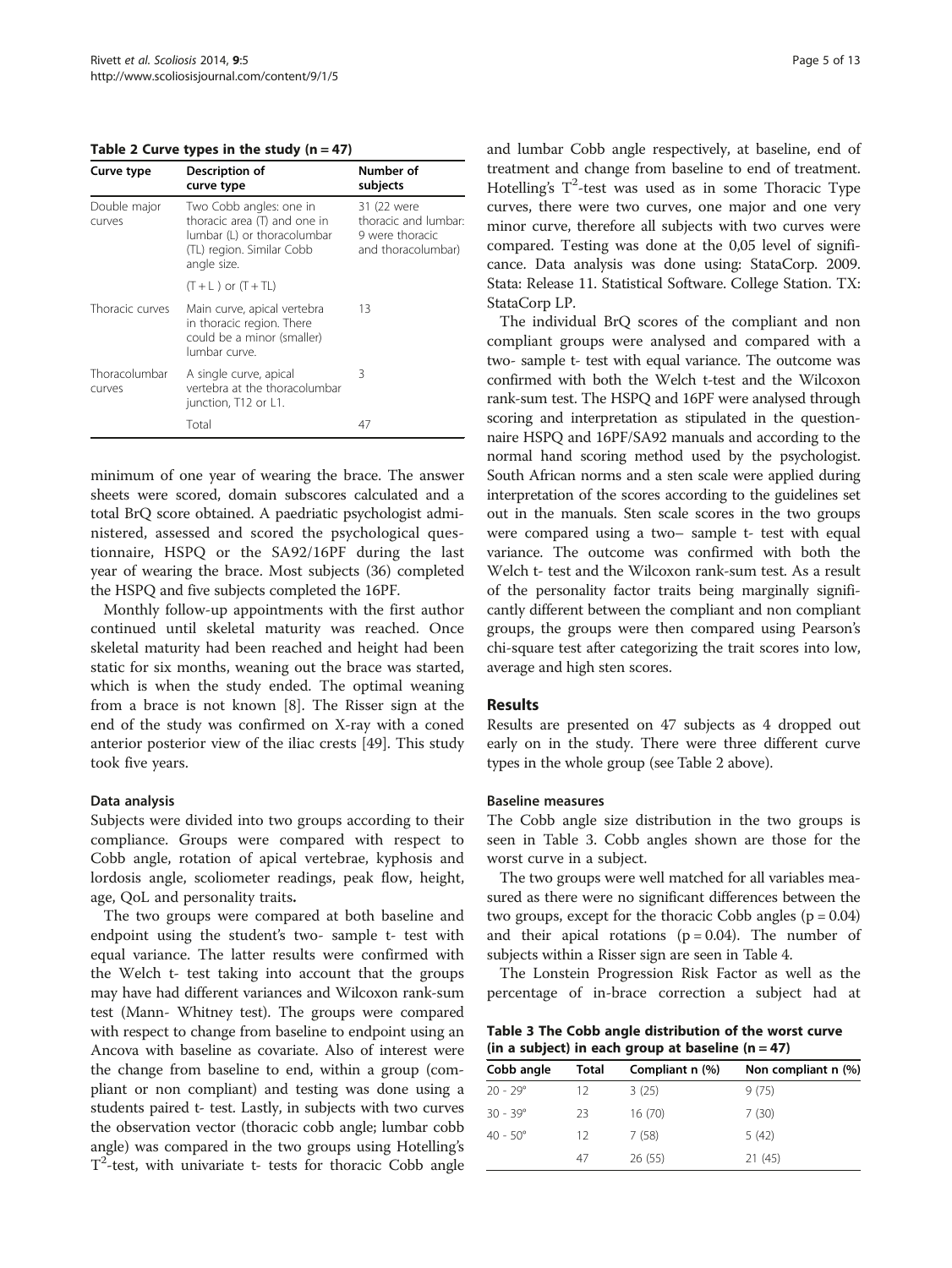<span id="page-5-0"></span>Table 4 Risser sign in groups at baseline  $(n = 47)$ 

| Risser sign   | Compliant group<br>n(%) | Non compliant group<br>n (%) | Total |
|---------------|-------------------------|------------------------------|-------|
| 0             | 2(50)                   | 2(50)                        | 4     |
|               | 4(57)                   | 3(43)                        | 7     |
| $\mathcal{P}$ | 8(47)                   | 9(53)                        | 17    |
| 3             | 10 (59)                 | 7(41)                        | 17    |
| 4             | 2(100)                  | 0(0)                         | 2     |
| Total         | 26                      | 21                           | 47    |

baseline are shown in Table 5. There was no significant difference between the two groups for progression risk of the curvatures and the in-brace corrections.

There were no significant differences between the "Double Major curves" and "Thoracic curves" in the two groups, at baseline. The two curves within the "Double Major curves", those with lumbar curves  $(T + L)$  and those with thoracolumbar curves  $(T + TL)$  could not be separated as the numbers were too low in the compliant and non -compliant groups.

#### Measures after the intervention

The Cobb angle of the worst curve per subject is illustrated in Table 6.

Five subjects dropped below 20° in the compliant group and the number of subjects in the larger Cobb angle ranges decreased, with only one subject in the 40-50° range reducing the risk of surgery, which is indicated at 50° [\[53,54](#page-12-0)]. In the non- compliant group the numbers in the larger Cobb angle ranges, increased with eight subjects at 40-50° so increasing the indication of surgery. Overall, the need for surgery was decreased as the total number of larger curves was decreased. In the noncompliant group three subjects did have surgery as their curvatures were large (Cobb angle > 45°) and they had not yet reached skeletal maturity.

There were significantly more brace wearing hours in the compliant group as can be seen in Table 7.

All Cobb angles were significantly lower in the compliant group with the worst Cobb angle  $(25.38° \pm 8.3)$  being significantly lower than  $(36.71^{\circ} \pm 9.3)$  (non compliant)  $(p = 0.0001)$ . The associated worst apical rotation was also

Table 5 Progression risk and in-brace correction for groups at baseline  $(n = 47)$ 

| Measure                       | Group                                               | n(%)   | Mean $(\pm SD)$        | p value |
|-------------------------------|-----------------------------------------------------|--------|------------------------|---------|
| Progression risk              | Compliant<br>$(n = 26)$                             |        | 26 (100) 78.46 (±28.1) | 0.34    |
| (percentage)                  | Non compliant 21 (100) 70.48 (±28.94)<br>$(n = 21)$ |        |                        |         |
| In Brace Correction Compliant |                                                     | 21(81) | 44.52 (±16.95) 0.15    |         |
| (percentage)                  | Non compliant 16 (76)                               |        | 35.75 $(\pm 18.81)$    |         |

Table 6 The Cobb angle distribution of the worst curve (in a subject) in each group at the end of the study  $(n = 47)$ 

| Cobb<br>angle          | Total |    | Compliant<br>n (%)            |            | <b>Non Compliant</b><br>n (%) |            |  |
|------------------------|-------|----|-------------------------------|------------|-------------------------------|------------|--|
|                        |       |    | (@ Baseline) End (@ Baseline) | End<br>(%) | (@ Baseline)                  | End<br>(%) |  |
| $< 20^{\circ}$         | (0)   | 5  | (0)                           | 5(100)     | (0)                           | 0(0)       |  |
| $20 - 29^\circ$        | (12)  | 19 | (3)                           | 14 $(74)$  | (9)                           | 5(26)      |  |
| $30 - 39^{\circ}$ (23) |       | 14 | (16)                          | 6(43)      | (7)                           | 8(57)      |  |
| $40 - 50^{\circ}$ (12) |       | 9  | (7)                           | 1(11)      | (5)                           | 8(89)      |  |
| Total                  | (47)  | 47 | (26)                          | 26         | (21)                          | 21         |  |

(Number at baseline of study is in the first set of brackets).

significantly lower in the compliant group  $(11.54^{\circ} \pm 7.9)$ compared to  $(17.95° \pm 9)$   $(p = 0.01)$  (non- compliant). The kyphosis Cobb angle was significantly higher in the compliant group  $(34.33^\circ \pm 6.4)$  and well within normal limits compared to  $(21.5^{\circ} \pm 6.9)$  (non- compliant), which was below normal limits, being 25-50° [\[55\]](#page-12-0). The number of subjects with lordosis and kyphosis measurements was however small. The scoliometer readings in the lumbar area were significantly lower in the compliant group  $(1.38° \pm 2.5)$ compared to  $(4.67° \pm 4)$  (non- compliant) (p = 0.001).

In the whole group of Double Major curves (31) the thoracic and lumbar Cobb angles, with their apical rotations, were significantly smaller in size in the compliant group. In the Thoracic Curve type (13), the thoracic Cobb angles ( $p = 0.03$ ) and the apical rotations ( $p = 0.05$ ) were significantly smaller in the compliant group. Those with two curves had significantly smaller Cobb angles  $(p = 0.005)$  and apical rotations  $(p = 0.03)$  in the compliant group.

During the study, the age of menarche was not significantly different in the two groups. Age of menarchy in the compliant group was  $12.9$  ( $\pm 0.8$ ) years and noncompliant group 13.06  $(\pm 1.37)$  (p = 0.83). Skeletal maturity, was between 3.46  $(\pm 0.5)$  (non compliant group) to 4.03 (±0.6) (compliant group) years after menarche and not significantly different. Age at menarche data could not be obtained on all subjects and therefore only 18 subjects were included in this analysis. The subjects'

Table 7 Brace hours and exercise sessions at end of study in compliant and non compliant groups  $(n = 47)$ 

| <b>Measure</b>                           | Group                                              | n (%)    | Mean $(\pm SD)$            | p value* |
|------------------------------------------|----------------------------------------------------|----------|----------------------------|----------|
| Average hours<br>of brace                | Compliant<br>$(n = 26)$                            |          | $26(100)$ $21.5(\pm 1.17)$ | < 0.0001 |
| Wearing per day<br>(hours)               | Non compliant 21 (100) 12.19 (±7.05)<br>$(n = 21)$ |          |                            |          |
| Average exercise                         | Compliant                                          | 26 (100) | $3.92 \ (\pm 0.63)$        | < 0.0001 |
| Sessions per week Non compliant 21 (100) |                                                    |          | $1.71 (\pm 1.06)$          |          |

(bold font  $=$  significant p values).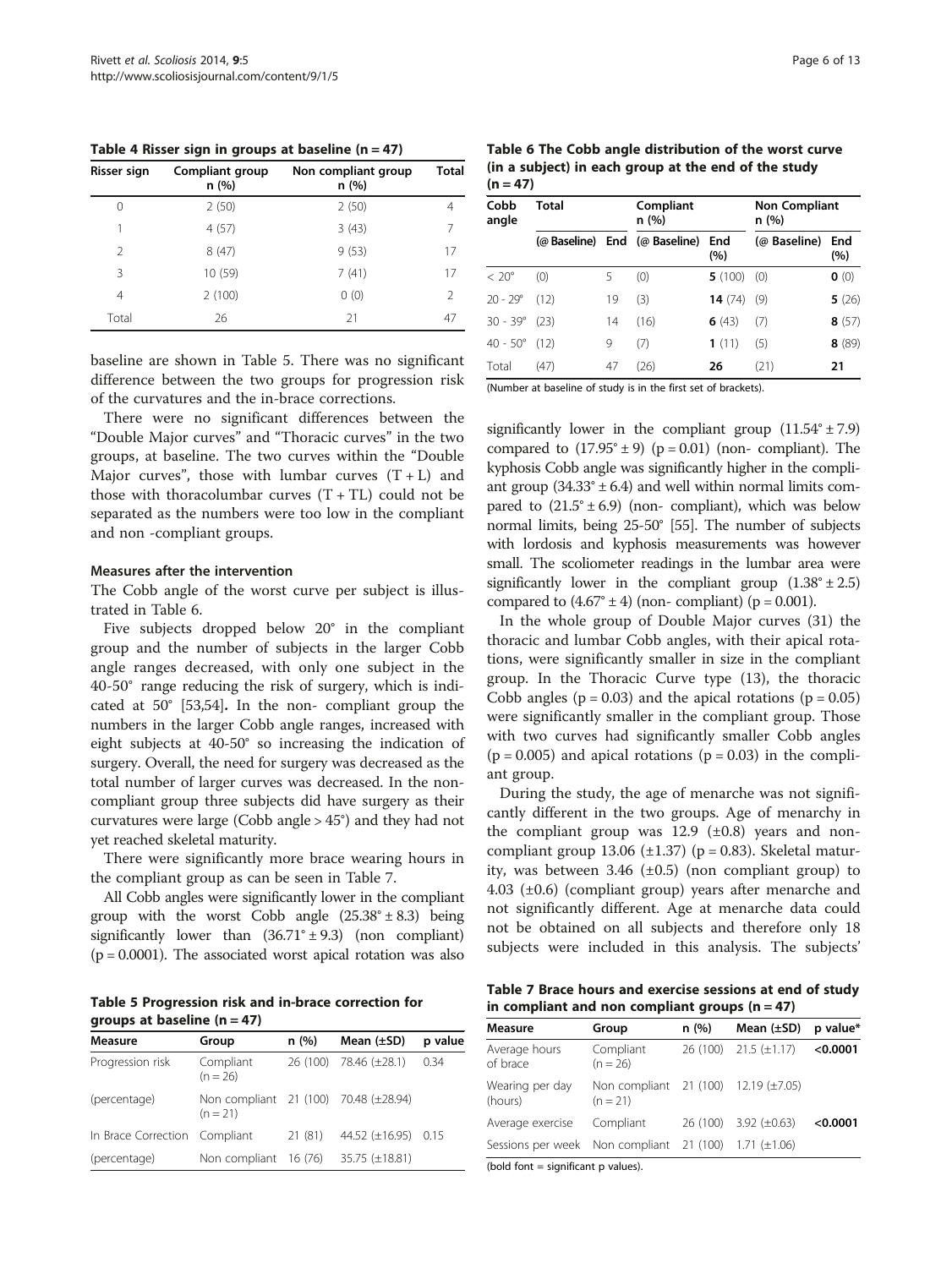heights were static 3.46 - 4.03 years after menarche, when weaning was started.

### Change in measures, baseline to endpoint

The change in measurements during the study, from baseline to endpoint is presented in Table 8.

In the compliant group the mean thoracic Cobb angle, lumbar Cobb angle, worst Cobb angle, all apical rotations and scoliometer readings, all improved, whereas in

Table 8 Change in study data, baseline to end  $(n = 47)$ 

| Measure                    | Group                       | n (%)    | Mean<br>$(\pm SD)$     | p value  |
|----------------------------|-----------------------------|----------|------------------------|----------|
| All Thoracic<br>Cobb       | Compliant<br>$(n = 26)$     | 25 (96)  | $8.96 \ (\pm 6.10)$    | < 0.0001 |
| angles<br>(degrees)        | Non compliant<br>$(n = 21)$ | 21 (100) | $-5.81 (\pm 6.87)$     |          |
| All Lumbar<br>Cobb         | Compliant                   | 19 (73)  | 7.11 (±4.99)           | < 0.0001 |
| angles<br>(degrees)        | Non compliant               | 19 (90)  | $-3.11 (\pm 4.98)$     |          |
| Worst Cobb<br>angle        | Compliant                   | 26 (100) | $10.19 \ (\pm 5.46)$   | < 0.0001 |
| (degrees)                  | Non compliant               | 21 (100) | $-5.52 \ (\pm 4.31)$   |          |
| Worst Apical               | Compliant                   | 26 (100) | 7.42 (±7.15)           | < 0.0001 |
| Rotation<br>(degrees)      | Non compliant               | 21 (100) | $-3.67 (\pm 6.51)$     |          |
| All (Thoracic)<br>rotation | Compliant                   | 26 (100) | 4.92 (±6.94)           | 0.001    |
| Apical Vertebra            | Non compliant               | 21 (100) | $-3.81 (\pm 7.23)$     |          |
| All (Lumbar)<br>rotation   | Compliant                   | 26 (100) | 3.65 $(\pm 6.09)$      | 0.0005   |
| Apical Vertebra            | Non compliant               | 21 (100) | $-1.05 \ (\pm 3.75)$   |          |
| Kyphosis angle             | Compliant                   | 5(19)    | 3.60 $(\pm 6.88)$      | 0.24     |
| (degrees)                  | Non compliant               | 2(10)    | $-1.00$ ( $\pm 8.49$ ) |          |
| Lordosis angle             | Compliant                   | 4 (15)   | $1.50 \ (\pm 8.70)$    | 0.73     |
| (degrees)                  | Non compliant               | 2(10)    | $-3.00 \ (\pm 25.46)$  |          |
| Thoracic.<br>scoliometer   | Compliant                   | 26 (100) | $2.46 \ (\pm 2.34)$    | 0.04     |
| Reading<br>(degrees)       | Non compliant               | 21 (100) | $0.33$ ( $\pm 3.99$ )  |          |
| Lumbar,<br>scoliometer     | Compliant                   | 26 (100) | 3.65 $(\pm 3.61)$      | < 0.0001 |
| Reading<br>(degrees)       | Non compliant               | 21 (100) | $-0.19 \ (\pm 2.77)$   |          |
| Peak flow                  | Compliant                   | 26 (100) | $63.31 (\pm 35.39)$    | 0.04     |
| $\frac{1}{\text{min}}$     | Non compliant               | 20 (95)  | 31.15 (±49.92)         |          |
| Height                     | Compliant                   | 26 (100) | 3.64 $(\pm 2.80)$      | 0.43     |
| (meters)                   | Non compliant               | 21 (100) | 3.61 $(\pm 5.13)$      |          |
| Time spent<br>in brace     | Compliant                   | 26 (100) | $2.80 \ (\pm 1.18)$    | 0.0009   |
| (years)                    | Non compliant               | 21 (100) | 2.27 (±1.00)           |          |

(bold font  $=$  significant  $p$  values).

the non -compliant group these measures all deteriorated  $(p < 0.0001)$ . The worst Cobb angles in the compliant group improved 10.19° (±5.5) and deteriorated 5.52° ( $\pm$ 4.3) in the non- compliant group ( $p < 0.0001$ ). The worst curve apical vertebral rotation in the compliant group improved 7.42°(±7.15) and deteriorated 3.67°  $(\pm 6.51)$ (non- compliant group)(p < 0.0001). Scoliometer readings (taken in thoracic and lumbar regions) show that the compliant group significantly improved cosmetically, compared to the non- compliant group (lumbar region,  $p < 0.0001$ : thoracic region,  $p = 0.04$ ). The compliant group improved their peak flow significantly, by a mean of 20 percent, compared to an improvement by nine percent (non -compliant group)( $p = 0.04$ ). The compliant group wore the brace for a significantly longer period  $(2.8 \pm 1.18$  years) than the non compliant group  $(2.27 \pm 1 \text{ years})$ , in which three subjects had surgery before skeletal maturity was reached ( $p = 0.0009$ ).

Similarly there was a significant improvement in the Double Major curve types, mean thoracic and lumbar Cobb angles, and their respective apical rotations in the compliant group and deterioration in the non- compliant group. Thoracic Curve type change is illustrated in Table 9.

There was a significant improvement in thoracic Cobb angle change of 12.56° in the compliant group compared to the non- compliant group which deteriorated six degrees in Thoracic type curves. Apical rotation improved in the compliant group and deteriorated in the non- compliant group.

At the end of the study, in subjects with two curves, the mean thoracic and lumbar Cobb angles and their apical rotations, improved significantly in the compliant group and deteriorated in the non- compliant group. Hotelling's  $T^2$  p value for the vector (thoracic Cobb angle; lumbar Cobb angle) showed a significant improvement in the compliant group for mean Cobb angles  $(p < 0.0001)$ and apical rotations ( $p < 0.0001$ ).

The difference between baseline and endpoint measurements within groups was compared, and within the

Table 9 Change in data, baseline to end, in Thoracic Type Curves in compliant and non compliant groups  $(n = 47)$ 

| Measure                    | Group                       | n<br>(%)  | Mean<br>$(\pm SD)$      | р<br>value |
|----------------------------|-----------------------------|-----------|-------------------------|------------|
| All Thoracic Cobb          | Compliant ( $n = 26$ )      | 9<br>(35) | 12.56<br>$(\pm 7.07)$   | 0.004      |
| angles (degrees)           | Non compliant $(n =$<br>21) | 4<br>(19) | $-6.00$<br>$(\pm 6.68)$ |            |
| All (Thoracic)<br>rotation | Compliant                   | 9<br>(35) | $8.67$ ( $\pm$ 9.07)    | 0.01       |
| Apical Vertebra            | Non compliant               | 4<br>(19) | $-6.25$<br>$(\pm 7.50)$ |            |

(bold font = significant p values).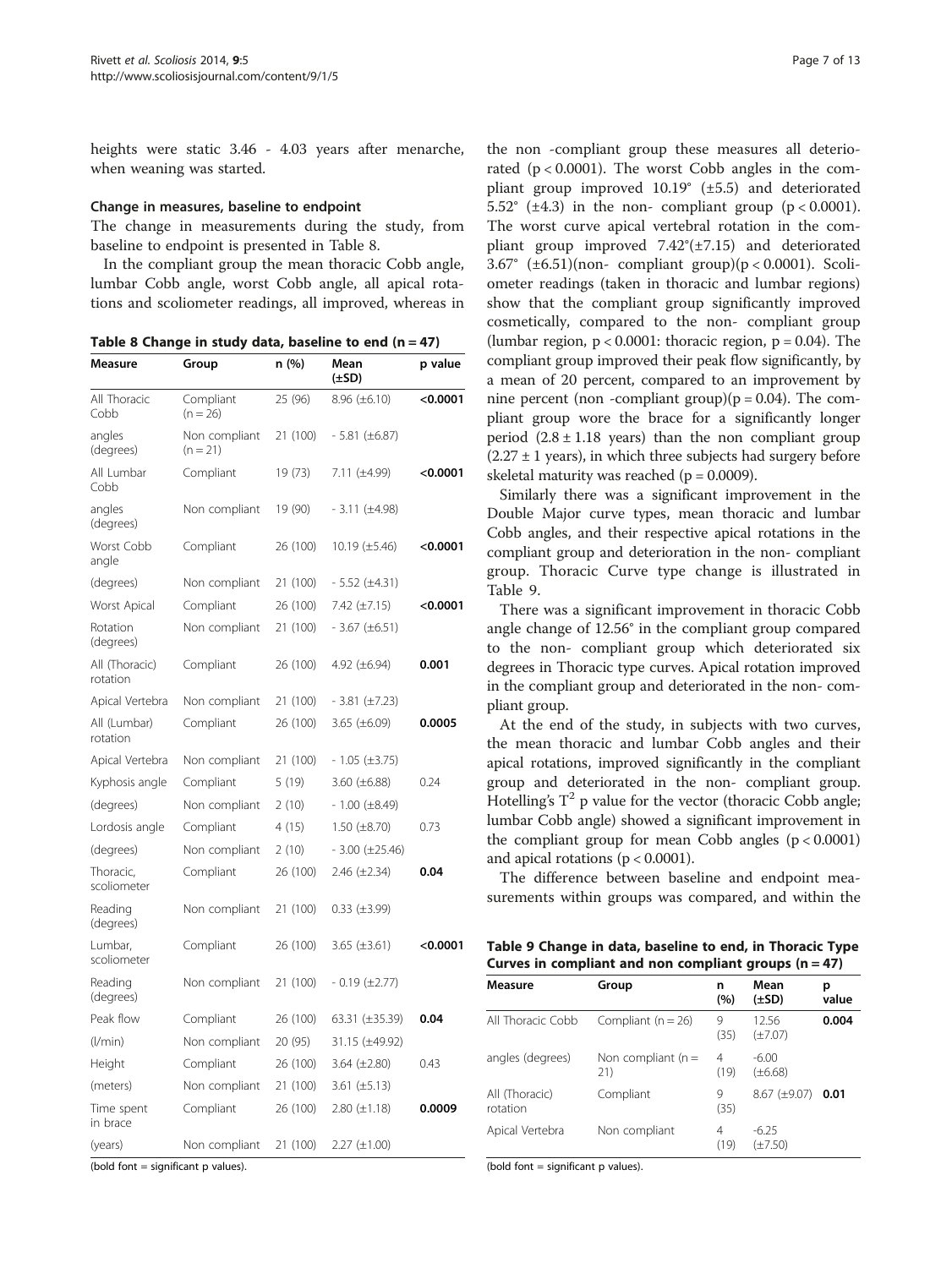compliant group, the mean Cobb angles, apical rotations and worst Cobb angles all improved significantly and decreased in size whereas these measures all deteriorated significantly and increased in size in the non- compliant group.

# Brace questionnaire

The compliant group had significantly higher scores illustrating a significantly better quality of life, better self esteem and general health (Table 10). In addition they had significantly more energy, vitality  $(p = 0.0004)$ , were more satisfied with their body image, had better physical functioning in the brace during normal daily activities and better school activity. The compliant group's emotional functioning was better, they were happier, believed the brace to be beneficial and had a significantly better health perception ( $p = 0.04$ ). The non-compliant group had significantly more pain with wearing the brace and saw themselves as being more sickly. In the Social Function domain, however the scores were marginally significantly higher in the compliant group, indicating subjects could socialise with their friends, did not feel different from their peers and had few problems with their family.

# High school personality questionnaire and 16 PF

Questionnaires were completed by 23 subjects in the compliant group and 18 in the non -compliant group.

There was only a marginally significant difference between compliant and non compliant groups in Factors C, E, I and  $Q_4$ .

Factor C in the compliant group had a marginally significantly higher score  $(p = 0.098)$  indicating that the compliant group was marginally more 'emotionally mature, stable and realistic' than the non- compliant group, who were more 'emotionally immature and unstable', but the difference is minimal.

Factor E in the compliant group had a marginally significantly lower score ( $p = 0.07$ ) reflecting that the compliant group was marginally more 'obedient, mild and dependant' than the non- compliant group, who were more 'assertive, aggressive, rebellious, dominance' score.

Factor I in the compliant group had a marginally significantly higher score  $(p = 0.06)$  indicating that the compliant group was marginally more 'tender minded, sensitive, protected' than the non -compliant group, who were more 'practical and tough minded' .

**Factor**  $Q_4$  in the compliant group had a marginally significantly lower score  $(p = 0.099)$  showing that the compliant group was marginally more 'relaxed, composed' than the non- compliant group, who were more 'tense, driven, irritable', but the difference is minimal.

As a result of the personality factor traits being marginally significantly different between the compliant and

| <b>Measure</b>      | Group                      | n(%)     | Mean $(\pm SD)$       | p value |
|---------------------|----------------------------|----------|-----------------------|---------|
| Total brace         | Compliant ( $n = 26$ )     | 26 (100) | $81.65 \ (\pm 10.65)$ | 0.001   |
| Questionnaire score | Non compliant ( $n = 19$ ) | 19 (100) | 69.52 $(\pm 12.25)$   |         |
| <b>Domains</b>      |                            |          |                       |         |
| General health      | Compliant                  | 26 (100) | $8.12 \ (\pm 1.73)$   | 0.04    |
| Perception          | Non compliant              | 19 (100) | $6.89$ ( $\pm$ 2.26)  |         |
| Physical function   | Compliant                  | 26 (100) | 29.85 $(\pm 3.18)$    | 0.003   |
|                     | Non Compliant              | 19 (100) | 25.95 (±5.05)         |         |
| Emotional function  | Compliant                  | 26 (100) | 18.58 (±3.84)         | 0.05    |
|                     | Non compliant              | 19 (100) | 15.89 (±5.37)         |         |
| Self esteem         | Compliant                  | 26 (100) | 7.85 $(\pm 1.38)$     | 0.003   |
|                     | Non compliant              | 19 (100) | $6.26 (\pm 2.02)$     |         |
| Vitality            | Compliant                  | 26 (100) | 7.92 $(\pm 1.26)$     | 0.0004  |
|                     | Non compliant              | 19 (100) | $6.00 (\pm 2.08)$     |         |
| School activity     | Compliant                  | 26 (100) | 13.42 $(\pm 1.77)$    | 0.03    |
|                     | Non compliant              | 19 (100) | $12.11 (\pm 2.23)$    |         |
| Bodily pain         | Compliant                  | 26 (100) | $25.57 (\pm 3.75)$    | 0.01    |
|                     | Non compliant              | 19 (100) | $22.52 \ (\pm 3.96)$  |         |
| Social function     | Compliant                  | 26 (100) | $26.34 \ (\pm 5.15)$  | 0.07    |
|                     | Non compliant              | 19 (100) | 23.16 (±6.42)         |         |

#### Table 10 Brace questionnaire results ( $n = 45$ )

(bold font  $=$  significant  $p$  values).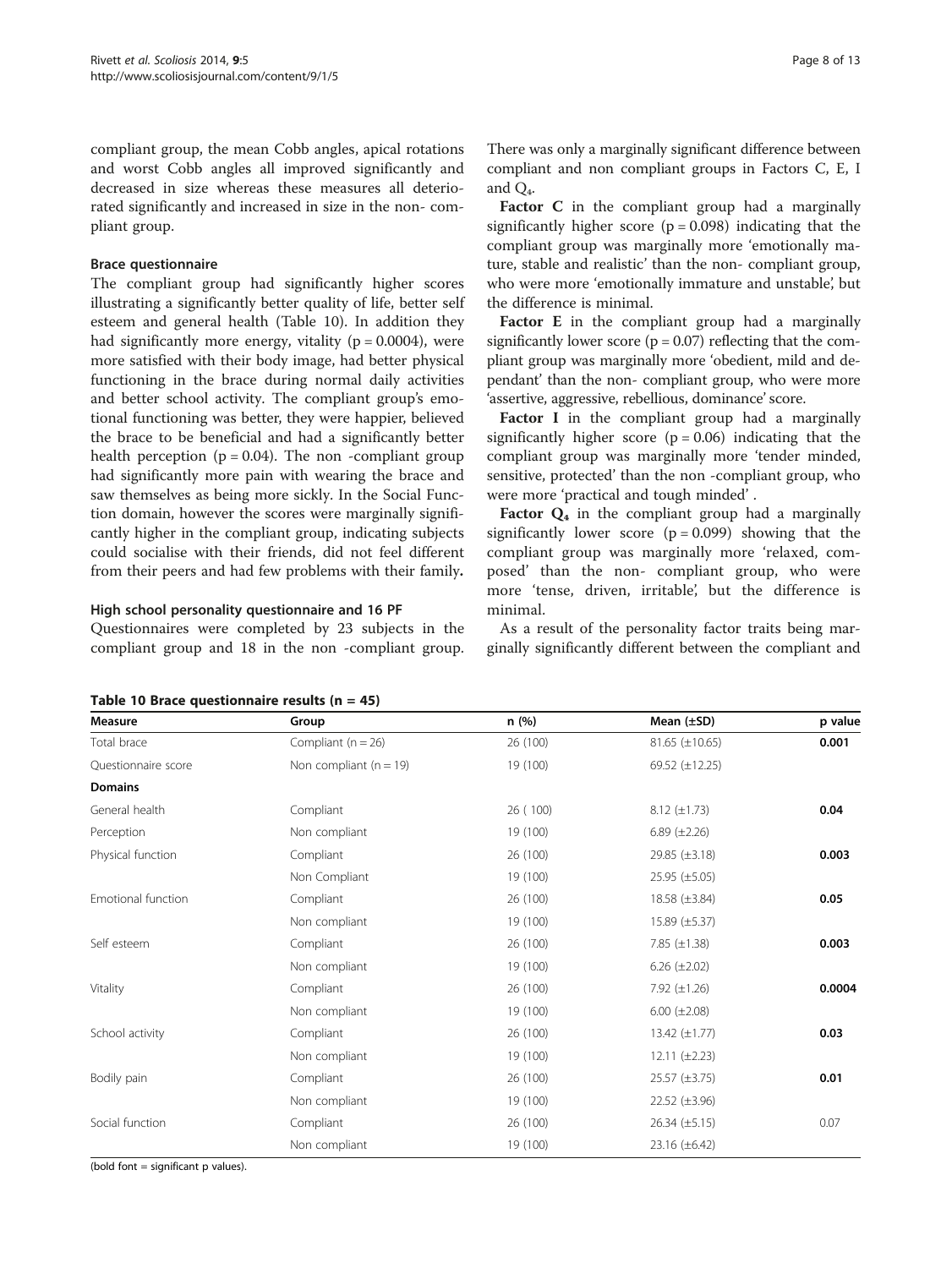non compliant groups, the groups were then compared after categorizing the trait scores as:

Low sten scores  $(1, 2 \& 3)$  = Category 1 Average sten scores  $(4, 5, 6, 7)$  = Category 2 High sten values  $(8, 9 \& 10) =$  Category 3

The only significant difference was found in Factor C (Table 11). There was a significant difference between the compliant and non- compliant groups  $(p = 0.03)$  for Factor C only, with the compliant group having significantly more subjects in the average and high sten scores, compared to the non- compliant group where most of the subjects were in the low and average sten score category. The compliant group was significantly more emotionally mature, stable and realistic  $(p = 0.03)$ .

# **Discussion**

The results of this study indicate that compliance to a specific exercise programme and wearing the RSC brace can improve curvatures and signs and symptoms of AIS. The natural history of scoliosis was altered in the compliant subjects with non-compliance resulting in significant progression of the curvatures. Some studies have shown that conservative management of bracing and exercise has no effect on the natural history of scoliosis while others have shown that conservative management is effective [\[4,23](#page-11-0)], but compliance was not reported on in these studies. The importance of compliance is supported by Landauer et al. [[24](#page-11-0)] and Weinstein et al. [\[23](#page-11-0)], and should be monitored in future studies [\[23\]](#page-11-0).

The risk of progression of the curvatures in both groups of subjects was high, 70-78 percent. The mean in-brace correction was 44.5% in the compliant group and 35.8% in the non -compliant group, which was not statistically different with similar in-brace corrections being reported [[56,57\]](#page-12-0). Compliance and initial correction effect in the brace are the two most important variables associated with good brace outcomes [[5,24,25,](#page-11-0)[58](#page-12-0)]. The reason for the good in-brace correction in this study is probably the good three dimensional design of the RSC brace [[59\]](#page-12-0).

A study by Landauer et al. [\[24](#page-11-0)] has similar results to this study. They advised full time Cheneau bracing and

Table 11 Factor C, category differences in compliant and non compliant groups  $(n = 41)$ 

| <b>Factor category</b> | Compliant<br>n(%) | Non compliant Total<br>n (%) |              | р<br>value |
|------------------------|-------------------|------------------------------|--------------|------------|
| 1 Low score            | $0(0.00\%)$       | 3 (16.67%)                   | 3 (7.32%)    | 0.03       |
| 2 Average Score        | 14 (60.87%)       | 13 (72.22%)                  | 27 (65.85%)  |            |
| 3 High score           | 9(39.13%)         | $2(11.11\%)$                 | 11 (26.83%)  |            |
| Total                  | 23 (100.00%)      | 18 (100.00%)                 | 41 (100.00%) |            |

(bold font  $=$  significant  $p$  values).

weaned the subjects at Risser 5 over a six month period. They did not state how many hours the brace was actually worn, however, they did use a compliance score. The final overall outcome of their study, including all subjects, was that the thoracic curve improved three degrees only, not a successful result. However, when the subjects were divided into compliant and non compliant groups, then the study was very successful, as high early in-brace correction (40% or more) and good compliance achieved a correction of seven degrees in the Cobb angle. Low early correction (less than 40%) and good compliance resulted in stabilisation of the curvatures. Poor compliance with a high or a low initial correction resulted in progression of the Cobb angle [[24\]](#page-11-0) therefore emphasising the importance of evaluating compliance which is more important than in-brace correction.

The compliant group in this study had improved Cobb angles, angle of vertebral rotation and angle of trunk rotation (ATR), by wearing the brace 21.5 hours per day. Wearing the brace for 12 hours in the non- compliant group resulted in progression of the curvatures. Many Cheneau brace studies do not mention the number of hours the brace was worn [\[17,](#page-11-0)[54,60,61\]](#page-12-0) but good brace compliance has been shown by a number of studies to have good outcomes [\[21-24](#page-11-0)[,62](#page-12-0)-[65\]](#page-12-0). Recording the brace wearing hours was one of the challenges of this study. Using a compliometer or thermobrace, not currently used in South Africa, would have been more accurate in measuring actual brace wearing hours. Subjects' diaries were checked frequently by the first author and parents for the record of brace hours. A study by Takemitsu et al. [[66](#page-12-0)] showed that patients complied with 75 percent of a prescribed routine and on average over-reported their hours of brace wear to their physicians. The actual brace hours were measured using a compliance monitor. A study by Donzelli et al. [\[67](#page-12-0)] in which they used a temperature sensor (Thermobrace) showed compliance to be higher than previously reported with brace prescription being 16-23 hours per day and more than half the patients had 90 percent compliance.

The exercise programme was completed 3.9 times a week by the compliant group and 1.7 times a week by the non -compliant group This prescription of four to five times a week for 20-25 minutes is similar to the Schroth method [\[68](#page-12-0)], Dobosiewicz method [\[69](#page-12-0)], and SEAS and Side Shift method [[26\]](#page-11-0).

The Cobb angles were significantly reduced in the compliant group with the worst/major Cobb angle significantly improving (10.19 degrees), thus the natural history of AIS was altered. In the non -compliant group there was significant progression of the curvatures (5.5 degrees), following the natural history of scoliosis and three progressed to surgery. Supporting this study is a small study by Wood [[59](#page-12-0)] on 23 subjects, with Cobb angles greater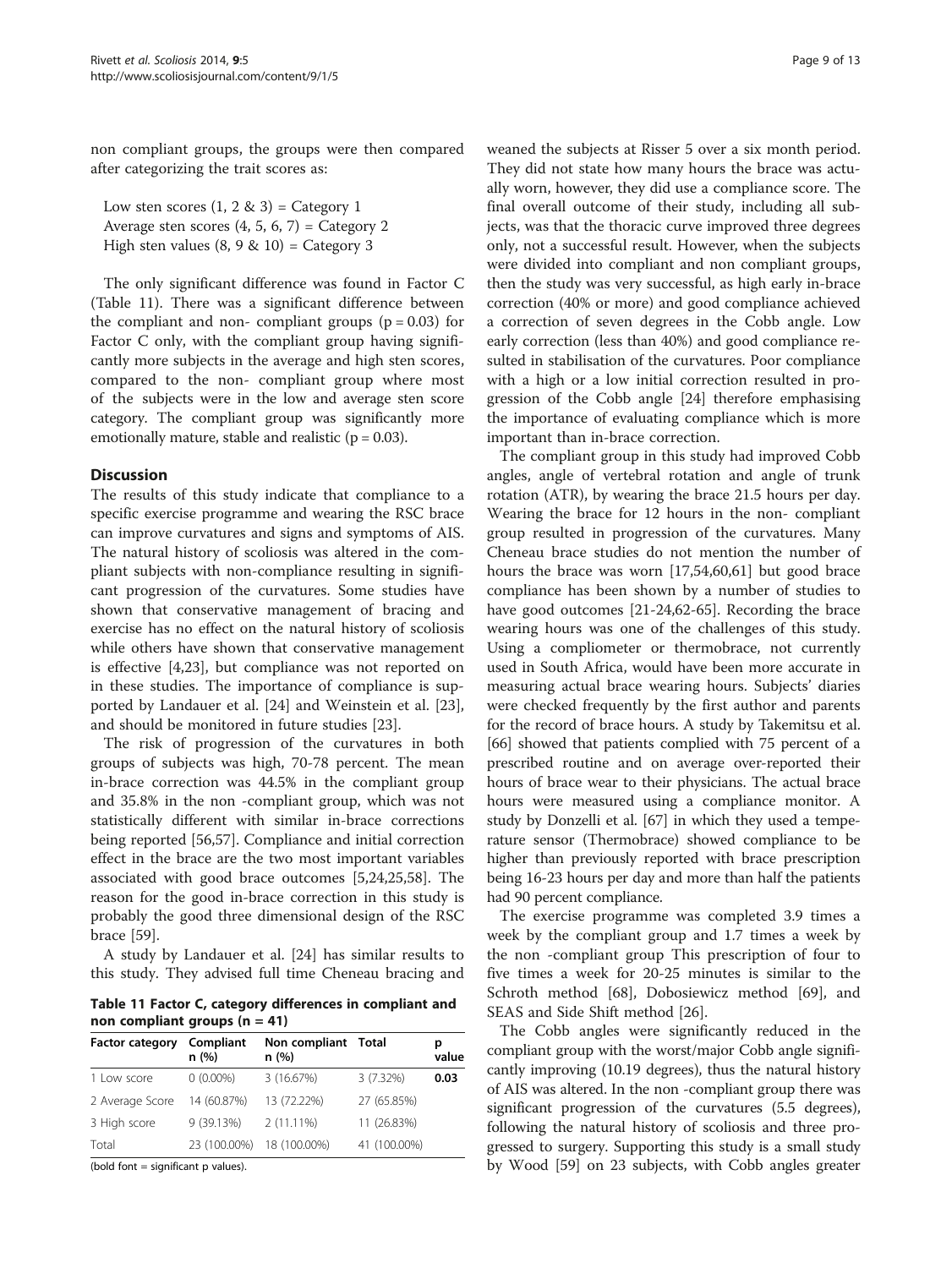than 30 degrees, using the Cheneau brace over a four year period with a progression risk of 68 percent. Compliance was not measured in the Wood study nor was the physiotherapy described. Wood [\[59](#page-12-0)] showed that the major Cobb angle improved a mean of 13.2 degrees and the minor Cobb angle improved eight degrees at the end of brace wearing. Physiotherapy has been shown to have favourable outcomes in scoliosis patients and Rigo claims that physiotherapy can improve the actions of the Cheneau brace, by making the curve more flexible and preventing muscle atrophy [\[17,](#page-11-0)[70\]](#page-12-0). Cinnella et al. [[71](#page-12-0)] using the Cheneau brace showed a 23 percent correction in Cobb angle at the end of a mean treatment period of 4.5 years, and after five years the correction was 15 percent but compliance was not monitored. Other studies on the Cheneau and RSC braces only show stabilisation of curvatures and reduction in children requiring surgery [[6,14](#page-11-0)[,64,65,72](#page-12-0)-[74](#page-12-0)].

Kyphosis angles improved in the compliant group and deteriorated in the non- compliant group, and therefore the sagittal profile improved in the compliant group. The compliant group is similar to several studies that show normalisation of kyphosis and lordosis with the Cheneau brace [\[13,17,](#page-11-0)[60](#page-12-0)]. In many Cheneau brace studies however, the sagittal profile is not mentioned, [\[24,](#page-11-0)[56,59,61,65,71](#page-12-0)]. The RSC brace allows sagittal normalisation because of its physiological profile in the sagittal plane and every trunk section is aligned to allow a normal sagittal profile [[17](#page-11-0)[,75](#page-12-0)].

The angle of axial rotation predicts the incidence of progression of a curve better than the size of the Cobb angle [[76\]](#page-12-0). In this study all apical vertebra were significantly reduced in rotation in the compliant group p < 0.0001 in the worst/major curves which is similar to the study by Wood [\[59](#page-12-0)]. The RSC and the Cheneau brace has also been shown to improve the wedge deformity of the apical vertebra, by over 50% in some cases [[77,78\]](#page-12-0).

Scoliometer readings improved significantly in the compliant group. Similarly Kinel et al. [\[63,79\]](#page-12-0) showed that girls with AIS, wearing a Cheneau brace, revealed less clinical deformity than a group of non- treated girls with similar radiological deformities. Other studies using the Cheneau brace have shown cosmetic improvements in the deformity [\[13,17](#page-11-0)[,59,60,80\]](#page-12-0).

The peak flow changes in the compliant group improved significantly (by a mean of 20 percent) more than the non -compliant group (by nine percent). The Dobomed method has also been shown to improve exercise efficiency significantly using ergospirometry [\[69,81](#page-12-0)]. Other studies using outpatient or in-patient Schroth method have shown significant improvements in vital capacity (VC) [[82](#page-12-0)-[85](#page-12-0)]. Dos Santos Alves et al. [[86](#page-12-0)] showed that aerobic exercises three times a week for an hour, over a period of four months, resulted in a significant improvement in FVC, FEV1, inspiratory capacity, expiratory reserve volume and in respiratory muscle strength [[87\]](#page-12-0). Spirometry is the method of choice to identify any changes in the course of a respiratory disease [\[88\]](#page-12-0) although a Mini Wright peak flow meter was used here to measure FEV1, as it is simple, portable, reproducible and practical to use clinically [\[89,90](#page-12-0)].

Peak height was reached between 3.46  $(\pm 0.5)$  to 4.03 (±0.6) years after menarchy. Weaning the subjects out of full time bracing, at the end of the study, occurred once height had been static for six months and as close to Risser 5 as possible. Weaning out the brace in the compliant group of this study started at the mean age of  $17.14$  ( $\pm 0.6$ ) years, which is later than most studies, in order to prevent progression, previously reported and postural collapse [\[12](#page-11-0)[,91](#page-12-0)]. The fact that peak bone mineralization and peak muscle strength occurs at 25, and peak ligamentous stability occurs in the early 20's [[92\]](#page-12-0), was considered when deciding on weaning. Bracing is sometimes considered ineffective, when actually the subjects have just been weaned out too early or too quickly [[93](#page-12-0)]. The optimal weaning process is not known and has not been standardised [[8,12\]](#page-11-0) and therefore was not included in this study. Skeletal maturity measures are not accurate enough to predict spinal growth potential in AIS [[94](#page-12-0)].

One subject stopped wearing the brace in the noncompliant group. Psychosocial and body image disturbance are less marked in patients with good social and family functioning, as well as patients who exercise regularly [\[40](#page-11-0)] and this is similar to the compliant group in this study. The compliant group had larger Cobb angles than the non compliant group at baseline, therefor the severity of the scoliosis as measured by Cobb angle was not related to a poorer quality of life. Other Cheneau brace studies have shown the brace negatively affects quality of life [\[95-97\]](#page-12-0). Quality of life issues may be related to psychosocial coping mechanisms more than the physical deformity and its consequences. Support for AIS patients in group or individual sessions prevents psychosocial impairment, body image disturbances and should be included in holistic management plans [\[34,40\]](#page-11-0). Programmes to address personal, group and family issues may improve QoL, promoting compliance [[43](#page-11-0)]. In this study emotional function was lower in the non- compliant group, and subjects did not believe that the brace was beneficial, had low self esteem and low social function. Lindeman and Behm [\[98\]](#page-12-0), showed that non- compliant girls did not expect to succeed in dealing with scoliosis, they were anxious about possible failure, had low selfesteem and did not seek social support.

Non compliance to the intervention resulted in progression in curvatures. These subjects had a poorer quality of life and seemed to need psychosocial support to improve compliance and therefore treatment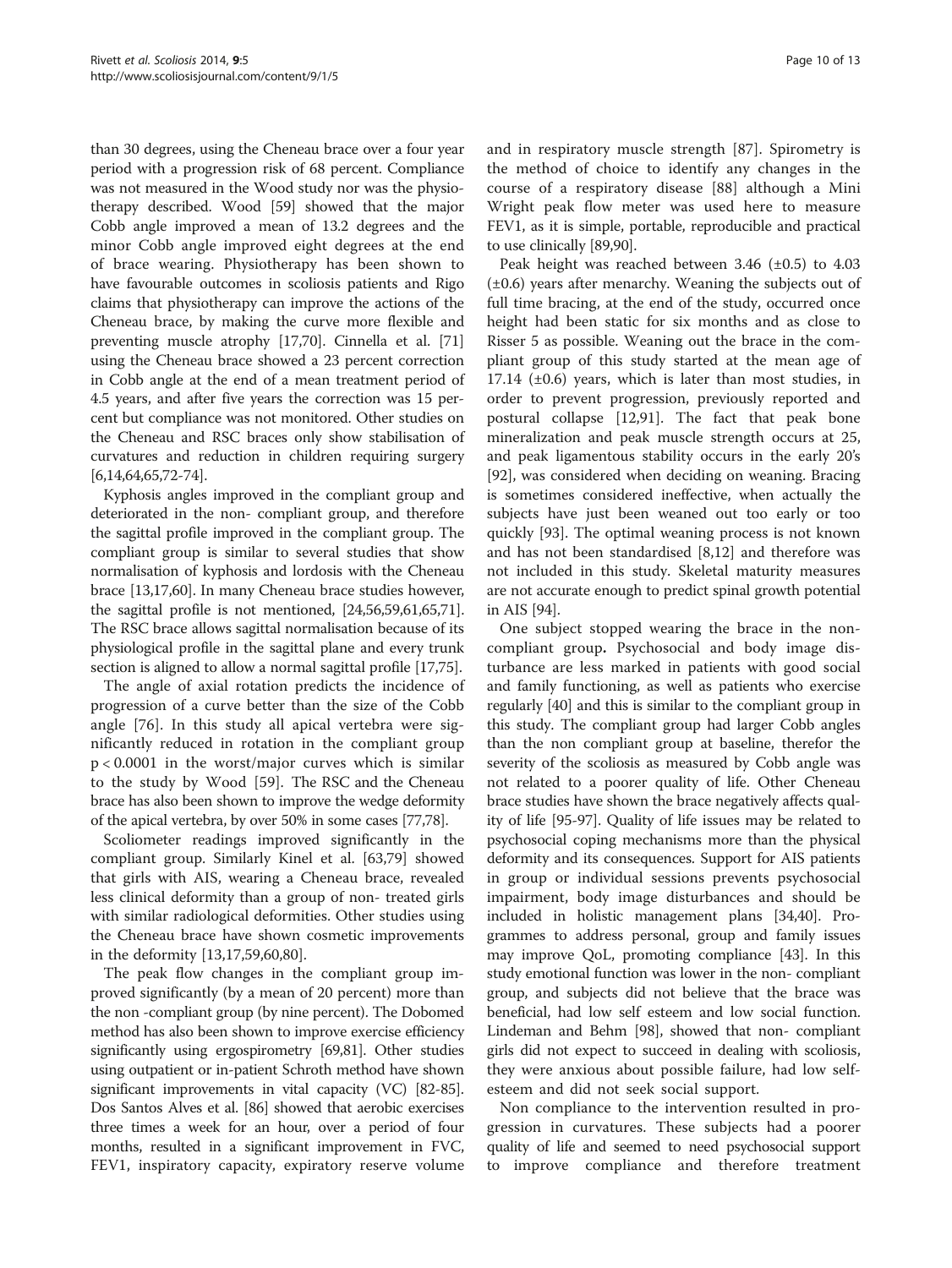outcomes. This should be included as part of a management programme, as subjects do not generally seek help. Continuous monitoring of stress and QoL needs to be done, which will allow modification of the treatment and maintain good compliance [[42](#page-11-0)] with regular consultations with a psychologist and family counselling.

The personality trait questionnaire revealed, that the compliant group was more emotionally mature, stable and realistic than the non- compliant group, which was more emotionally immature and assertive (Factor C). Higher scores in Factor C (compliant group) reveal emotional stability, control, and high ego strength [\[47](#page-11-0)]. These patients appear calm, unruffled, behave in an adult and rational way, they are realistic, constant in interests, responsible, distinguish between emotional needs and reality, and adjust to facts. High Factor C scores also correlate with positive family relationships and leadership [[45](#page-11-0)]. Lower Factor C scores, in the non- compliant group, indicated emotional instability and low ego strength [[45](#page-11-0)]. They reveal an inability to control their emotions, impulses and to find satisfying and realistic ways of expressing them. They are easily angered, are more frequently dissatisfied with their family and school, find it difficult to restrain themselves and are discouraged by their inability to meet good standards of behaviour. They are easily perturbed, confused, changeable in attitudes and interests. They evade responsibility, give up easily, tend to worry a lot, have irrational fears and get into fights and problem situations. They can experience severe adjustment problems if subjected to regimentation and stress [\[45](#page-11-0)] with bracing being stressful [\[35\]](#page-11-0). These factors may explain their lack of compliance.

Psychological support during this adjustment to bracing and exercise phase as well as during the treatment therefore seems to be essential. The results of the personality questionnaire compare well with the results of the BQ, which showed that the non- compliant subjects had a poorer QoL.

Other traits from the questionnaire, revealed marginally significant differences in that the compliant group was more obedient, mild and dependant (Factor E), tender minded, sensitive, protected (Factor I) relaxed, and composed (Factor  $Q_4$ ). The non- compliant group was more aggressive, rebellious, dominant (Factor E), practical tough- minded and tense (Factor I) driven, irritable, and frustrated (Factor  $Q_4$ ). In Factor E, lower scores, in the compliant group, show traits that are more accommodating, more compliant and easily influenced [[45\]](#page-11-0). High scores in Factor E seen in the non- compliant group, show traits of stubbornness, and are headstrong, arrogant and disobedient.

This study has determined the personality traits of compliant and non- compliant subjects and these traits can be used to predict compliance of a subject. Should a

patient be predicted to be non -compliant using the HSPQ, at the beginning of treatment, then appropriate interventions, such as regular individual and family counselling could be implemented at the beginning of the programme in an attempt to improve compliance. The up to date personality questionnaire now recommended by the editors of the HSPQ is the "16PF Adolescent Personality Questionnaire", by Scheurger [[99](#page-12-0)], for 11-22 year olds.

# Conclusions

Good compliance to a conservative treatment programme of the RSC brace and a specific exercise regime resulted in a significant improvement in curvatures, whereas poor compliance resulted in progression of curvatures. Predicting compliance using personality traits at the start of a conservative treatment programme could indicate what interventions are required to improve compliance. Further studies are required to determine the long term effects of this conservative treatment programme.

#### Abbreviations

AIS: Adolescent idiopathic scoliosis; ATR: Angle of trunk rotation; BrQ: Brace questionnaire; DoboMed: The dobosiewicz method; FVC: Forced vital capacity; HRQoL: Health related quality of life; HSPQ: High school personality questionnaire; IS: Idiopathic scoliosis; l/min: Litres per minute; 16 PF: Sixteen personality factor questionnaire; PA: Posterior anterior; QoL: Quality of life; RCT: Randomised controlled trial; RSC Brace: Rigo System Cheneau brace; SEAS: Scientific exercises approach to scoliosis; SIR: Scoliosis intensive rehabilitation program; SOSORT: Society on Scoliosis Orthopaedic and Rehabilitation Treatment; VC: Vital capacity.

#### Competing interests

The authors declare that we have no competing interests.

#### Authors' contributions

LR designed the study, applied exercise programmes, administered the Brace Questionnaires, collected the data, analysed and interpreted the data. LR drafted the manuscript and revised it critically for important intellectual content. AS assisted with study design, drafting of manuscript and supervision of the study. JP assisted with supervision and drafting of manuscript. All authors give final approval of the version to be published.

#### Authors' information

LR is a physiotherapist in private practice with a PhD degree from the University of the Witwatersrand Johannesburg South Africa. AS is an Associate Professor with a PhD in the Department of Physiotherapy,

School of Therapeuitc Sciences, Faculty of Health Sciences University of the Witwatersrand Johannesburg South Africa.

JP is an Associate Professor with a PhD in the Department of Physiotherapy, School of Therapeutic Sciences, Faculty of Health Sciences University of the Witwatersrand Johannesburg South Africa.

#### Acknowledgements

We would like to acknowledge the assistance we received from the following people, in carrying out this study:

Rowan Berkowitz for his support, advice, measurements, brace fittings and adjustments, assistance with data collection.

Helen McDonald for her advice, encouragement, the administration of the Psychological Questionnaire and data collection.

Prof P Becker of the Medical Research Council of SA, for his statistical assistance,

Dr Nicola Taylor, Head Research Associate, Jopie Van Rooyen and Partners, for her valuable advice and assistance with the Psychological Questionnaire. Subjects, and their parents, who participated in this study, for their enthusiasm, support and hard work.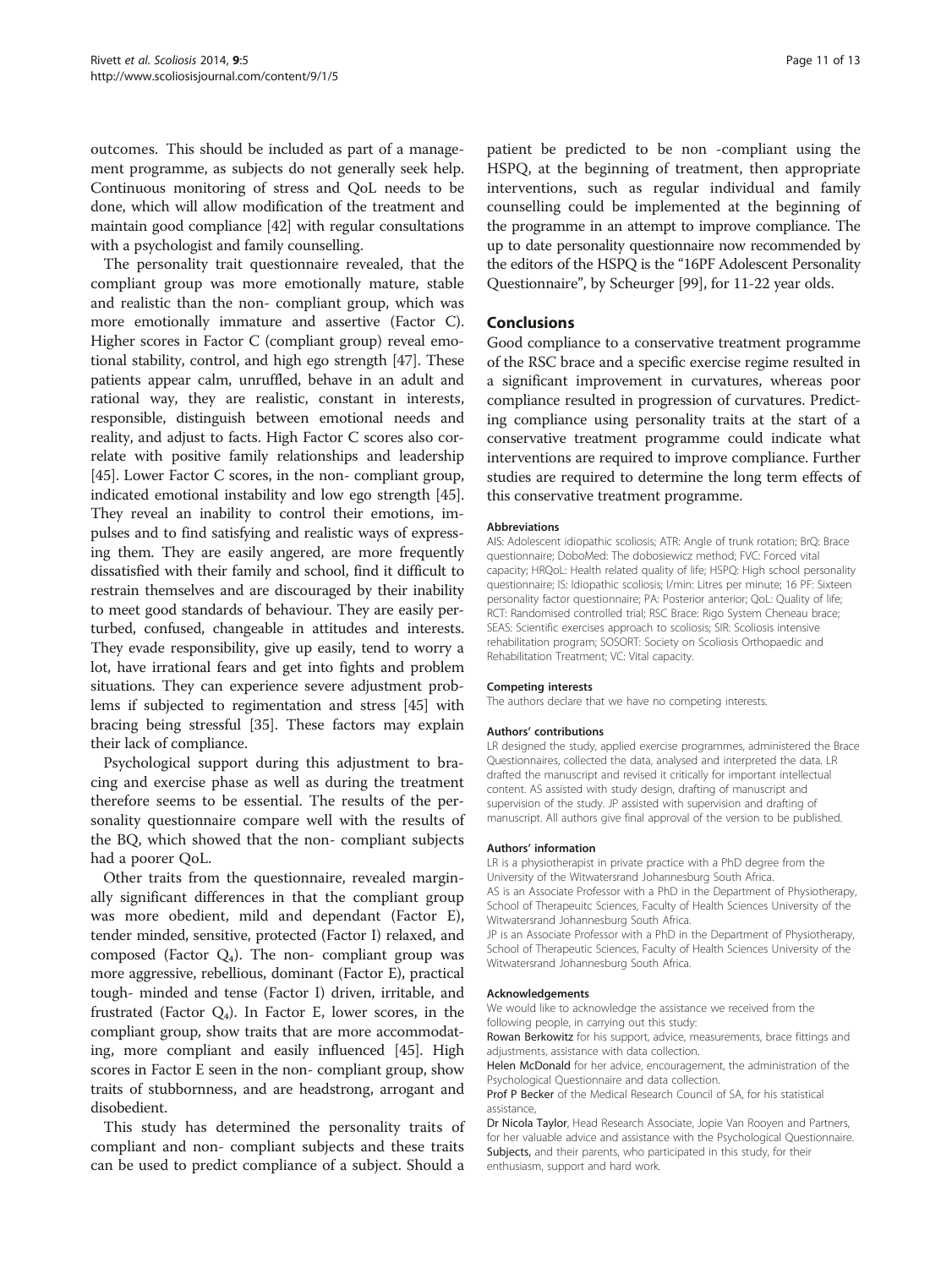<span id="page-11-0"></span>Received: 22 May 2014 Accepted: 26 May 2014 Published: 30 May 2014

#### References

- Harrington PM: Is scoliosis reversible? In vivo observations of reversible morphological changes in the production of scoliosis in mice. Clin Orthop Relat Res 1976, 116:103–111.
- 2. Mehta MH: Pain provoked scoliosis. Clin Orthop Relat Res 1978, 135:58-65.
- Asher M: Harrington's: The Human Spine. In Pathogenesis of Idiopathic Scoliosis. Edited by Joabobs RR. Chicago, IL: Scoliosis Research Society; 1984:1–10.
- 4. Hawes MC: Scoliosis and the Human Spine. A Critical Review of Clinical Approaches to Treatment of Spinal Deformity. Tucsan, Az, USA: West Press; 2002:12–51.
- 5. Weiss HR: Rehabilitation of adolescent patients with scoliosis- what do we know? A review of the literature. Pediatr Rehabil 2003, 6(3–4):183–194.
- 6. Weiss HR, Weiss G, Schaar H: Incidence of surgery in conservatively treated patients with scoliosis. Pediatr Rehabil 2003, 6(2):1–8.
- 7. Asher MA, Burton DC: Adolescent idiopathic scoliosis: natural history and long term side effects. Scoliosis 2006, 1:2.
- 8. Lou E, Hill D, Raso J: Brace treatment for adolescent idiopathic scoliosis. Stud Health Technol Inform 2008, 135:265–273.
- 9. Dickson RA, Weinstein SL: Bracing and screening- yes or no? J Bone Joint Surg 1999, 81:193–198.
- 10. Rowe DE, Bernstein SM, Riddick MF, Adler F, Emans JB, Gardener-Bonneau D: A meta-analysis of the efficacy of non-operative treatments for idiopathic scoliosis. J Bone Joint Surg 1997, 79(5):664-674.
- 11. Negrini S, Grivas TB: Introduction to the "Scoliosis" journal brace technology thematic series: increasing existing knowledge and promoting future developements. Scoliosis 2010, 5:2.
- 12. Zaina F, Negrini S, Atanasio S, Fusco C, Romano M: Specific exercises performed in the period of brace weaning can avoid loss of correction in adolescent idiopathic scoliosis. Scoliosis 2009, 4:8.
- 13. Rigo M: Radiological and cosmetic improvement 2 years after brace weaning- a case report. Pediatr Rehabil 2003, 6(3–4):195–199.
- 14. Weiss HR, Weiss G, Petermann F: Incidence of curvature progression in idiopathic scoliosis patients treated with scoliosis inpatient rehabilitation (SIR): an age and sex- matched controlled study. Pediatr Rehabil 2003, 6:23–30.
- 15. Weiss HR, Negrini S, Rigo M, Kotwicki T, Hawes MC, Grivas TB, Maruyama T, Landauer F: Indications for conservative management of scoliosis (guidelines). Scoliosis 2006, 1:5.
- 16. Negrini A, Atanasio S, Fusco C, Zaina F: Effectiveness of conservative treatment for adolecent scoliosis (bracing and exercises) based on SOSORT management criteria; results according to the SRS criteria for bracing studies. Scoliosis 2009, 4:19.
- 17. Rigo M: 3D correction of trunk deformity in patients with idiopathic scoliosis using cheneau brace. In Research into spinal deformities 2. I. A. F. Stokes. Amsterdam: IOS Press; 1999:362–365.
- 18. Negrini A, Grivas TB, Kotwicki T, Maruyama T, Rigo M, Weiss HR: Why do we treat adolescent idiopathic scoliosis? What we want to obtain and to avoid for our patients. SOSORT 2005 Consensus Paper. Scoliosis 2006, 1:4.
- 19. Emans JB, Kablin A, Bancel P: Boston bracing system for idiopathic scoliosis: Follow-up results in 295 patients. Spine 1986, 11:792–801.
- 20. Fernandez-Feliberti R, Flynn J, Ramirez N: Effectiveness of TSLO bracing in the conservative treatment of idiopathic scoliosis. J Paediatr Orthop 1995, 15:176–178.
- 21. Goldberg CJ, Moore DP, Fogarty EE, Dowling FE: The effect of brace treatment on the incidence of surgery. Spine 2001, 26:42–47.
- 22. Rahman T, Bowen JR, Takemitsu M, Scott C: The association between brace compliance and outcome for patients with idiopathic scoliosis. J Pediatr Orthop 2005, 25(4):420–422.
- 23. Weinstein SL, Dolan LA, Wright JG, Dobbs MB: Effects of bracing in adolescents with idiopathic scoliosis. N Engl J Med 2013, 369:1512–1521.
- 24. Landauer F, Wimmer C, Behensky H: Estimating the final outcome of brace treatment for idiopathic scoliosis at 6-month follow-up. Pediatr Rehabil 2003, 6(3–4):201–207.
- 25. Weiss HR, Rigo M: The cheneau concept of bracing- actual standards. Stud Health Technol Inform 2008, 135:291–302.
- 26. Maruyama T, Kitagawa T, Takeshita K, Nakamura K: Side shift exercise for the treatment of IS after skeletal maturity. Stud Health Technol Inform 2002, 91:361–364.
- 27. Hawes MC: The use of exercises in the treatment of scoliosis: an evidence - based critical review of the literature. Pediatr Rehabil 2003, 6(3–4):171–182.
- 28. Negrini S, Zaina F, Romano M, Negrini A, Parzini S: Specific exercises reduce brace prescription in adolescent scoliosis: a prospective controlled cohort study with worst - case analysis. J Rehabil Med 2008, 40(6):451–455.
- 29. Mehta MH: Infantile Idiopathic Scoliosis. In Management of Spinal Deformities. Edited by Bradford DS, Dickson R. Boston, MA: Butterworths; 1984:101–120.
- 30. Stokes IAF: Hueter-Volkmann effect: state of the art reviews. Spine 2000. 14:349–357.
- 31. Negrini A, Fusco C, Minozzi S, Atanasio S, Zaina F, Romano M: Exercises reduce the progression rate of adolescent scoliosis: results of a comprehensive systematic review of the literature. Disabil Rehabil 2008, 30(10):772–785.
- 32. Fusco C, Zaina F, Atanasio S, Romano M, Negrini A, Negrini S: Physical exercises in the treatment of adolescent idiopathic scoliosis: an updated systematic review. Physiother Theory Pract 2011, 27(1):80-114.
- 33. Wan L, Wang G-X, Bian R: Exercise therapy in treatment of essential s-shaped scoliosis: Evaluation of cobb angle in breast and lumbar segment through a follow-up of half a year. Chin J Clin Rehabil 2005, 9:82–84.
- 34. Reichel D, Schanz J: Developemental psychological aspects of scoliosis treatment. Pediatr Rehabil 2003, 6(3–4):221–225.
- 35. Weiss HR, Werkmann M, Stephan C: Brace related stress in scoliosis patients- comparison of different concepts of bracing. Scoliosis 2007, 2:10.
- 36. Korovessis P, Stamatakis M, Baikousis A, Kirkos C, Kavouris A: Vertical transmission of the hip rolls due to wearing of TLSO for scoliosis. J Spinal Disord 1996, 9:326–333.
- 37. Freidel K, Reichel D, Steiner A, Warschburger P, Petermann F, Weiss HR: Idiopathic scoliosis and quality of life. Stud Health Technol Inform 2002, 88:24-29.
- 38. Vasiliadis E, Grivas TB, Gkoltsiou K: Developement and preliminary validation of the brace questionnaire: a new instrument for measuring quality of life of brace treated scoliotics. Scoliosis 2006, 1:7.
- 39. Maruyama T: Bracing adolescent idiopathic scoliosis: a systematic review of the literature of effective conservative treatment looking for end results 5 years after weaning. Disabil Rehabil 2008, 30(10):786–791.
- 40. Tones M, Moss N, Polly DWJ: A review of quality of life and psychological issues in scoliosis. Spine 2006, 31(26):3027–3038.
- 41. Vasililiadis E, Grivas TB: Quality of life after conservative treatment of adolescent idiopathic scoliosis. Stud Health Technol Inform 2008, 135:409–413.
- 42. Kotwicki T, Kinel E, Stryla W, Szulc A: Estimation of the stress related to conservative scoliosis therapy: an analysis based on BSSQ questionnaires. Scoliosis 2007, 2:1.
- 43. Rivett LA, Rothberg A, Stewart A, Berkowitz R: The relationship between quality of life and compliance to a brace protocol in adolescents with idiopathic scoliosis: a comparative study. BMC Muculoskelet Disord 2009, 10:5.
- 44. Cattell RB: The Scientific Analysis of Personality. Chicago: Aldine Publishing Company; 1965.
- 45. Cattell RB, Cattell DL: In Manual for the High School Personality Questionnaire. 3rd edition. Edited by Visser MJ, Garbers Strauss J, Prinsloo CH. Craighall, South Africa: Jopie Van Rooyen and Partners; 2003:1–53.
- 46. Grant WH: "How we develop our personality types". 2010 [\[http://](http://personalitycafe.com/myers-briggs-forum/1037-how-personality-types-develop.html) [personalitycafe.com/myers-briggs-forum/1037-how-personality-types](http://personalitycafe.com/myers-briggs-forum/1037-how-personality-types-develop.html)[develop.html](http://personalitycafe.com/myers-briggs-forum/1037-how-personality-types-develop.html)]
- 47. Cattell RB, Cattell DL: Handbook for the Jr-Sr. High School Personality Questionnaire. Illinois: Institute for Personality and Ability Testing. Charnpaign; 1975:6–8.
- 48. Cattel HE, Schuerger JM: Essentials of the 16PF. New York: John Wiley and Sons; 2003.
- 49. Izumi Y: The accuracy of Risser staging. Spine 1995, 20(17):1868-1871.
- 50. Bunnell WP: Nonoperative treatment of spinal deformity: the case for observation. Instr Course Lect 1985, 34:106–109.
- 51. Gaskell DV, Webber BA: Medical Conditions. In The Brompton Hospital Guide to Chest Physiotherapy. 5th edition. London: Blackwell Scientific Publications; 1988:34–36.